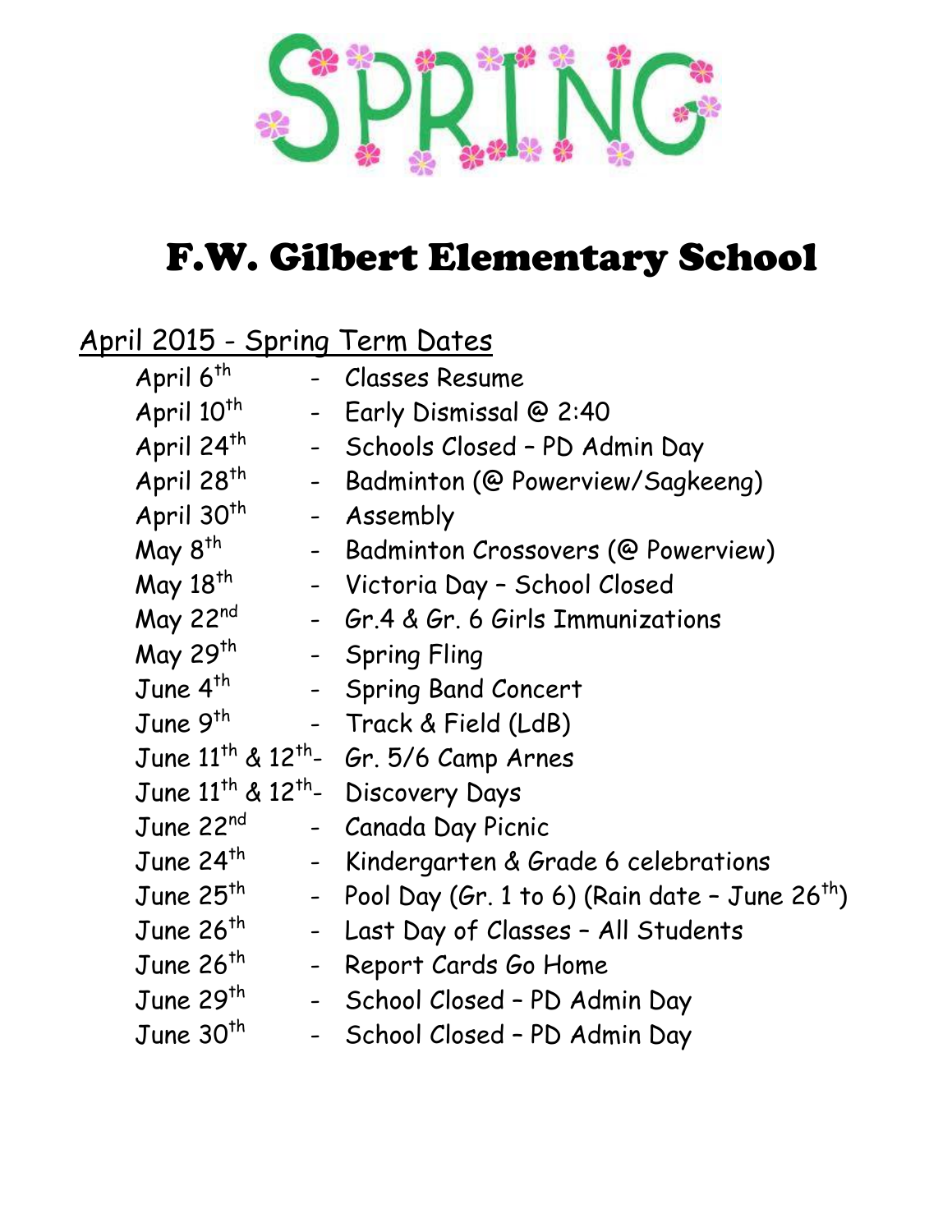#### *CASIMIRO NHUSSI (Artist in the School – March 23rd – 27th)*

*Mr. Nhussi was born in Mozambique, Africa. He has been a dance professional since 1982. He is the Artistic Director and founder of Winnipeg's only African contemporary dance company, NAfro Dance Productions. Casimiro is a professional dancer, choreographer, dance instructor and musician. The program he offers is simple and exciting; it gives students the opportunity to travel to Africa and experience African culture through dance, music and storytelling. The students experienced the basic elements of choreography and improvisation using African dance and stories.* 

*The students at FWG were so happy to work with this amazing man. They put on a performance during assembly on Friday for everyone and we had the opportunity to see all that they learned.*

# *Garden Club*

Garden club will be starting up April  $9^{th}$  for grades 1 to 3 and April  $16^{th}$  for grades 4 to 6. We will alternate groups each week to enhance everyones gardening experience!

#### **Fundraising**

The Grade 5 & 6 students will be selling potted plants again this year with an aditional option for a hanging basket. The fundraiser is to help raise funds for their field trips such as skiing in Falcon Lake and a spring overnight trip to Camp Arnes. The order forms have been sent home and are due back April  $10^{th}$ . 2 pots for \$40 – 1 pot for \$22. Hanging basket, full sun only - \$27. Delivery of flowers will be early June.

**If you would like to place an order and a student has not been by your house, please call Mrs. Rogers @ 753-2559.**